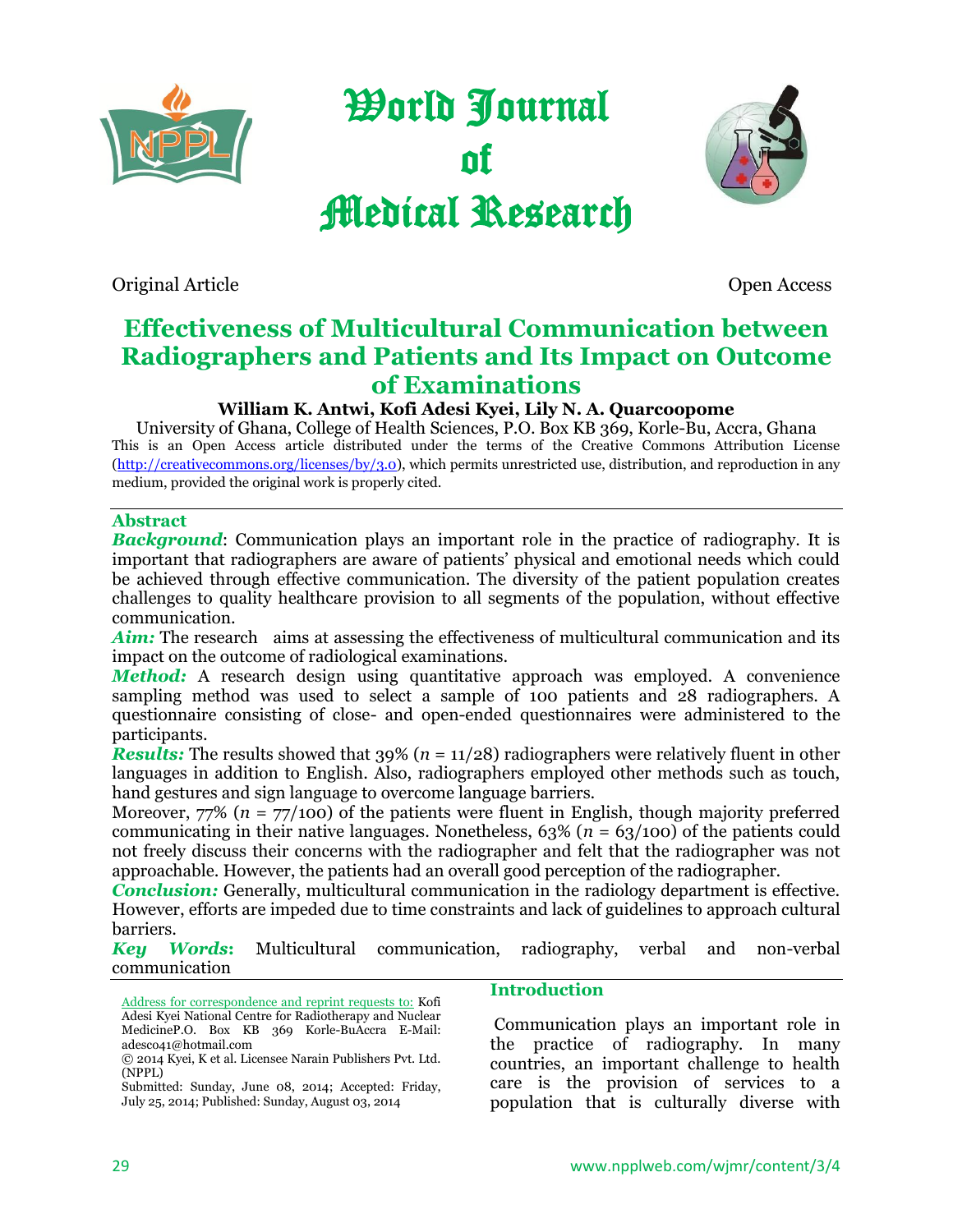

different languages [1]. Like their other counterparts in healthcare, radiographers provide services to a very diverse patient population in Ghana. The radiographer provides caring services to meet the needs of a diversity of patients while producing high quality radiographs [2].

Radiography generally involves communication in disseminating information to the patient by explaining the procedures and other related issues concerning the examination which involves a number of factors including patient interaction to result in quality diagnostic information [2]. Emphasis is also placed on radiographers remaining sensitive to the physical and emotional needs of the patient through good communication along with other factors, while ensuring that the instructions and questions to the patient are clearly understood [2].

Multicultural communication in health care refers to translating patient education in the health care setting where many cultures are identified. Patient diversity, cultural context and communications are identified as factors that influence health care and patient response [3]. In countries like Ghana, the demand for culturally competent health care is the result of failure of the health care system to provide adequate care to all segments of the population, which is suggestive that understanding patientprovider communication is essential for development of policies for a competent health care system [4].



**(n=28)**

Booth (2008) identifies radiographer-patient relationship to consist of patient-centered and practitioner-centered approaches with a preference for the patient–centered approach [5]. Using this approach requires that the patient's language and cultural background are considered during communication with the patient.

Communication in medical imaging has not been fully explored by research despite its importance in interacting with patients in order to achieve quality diagnostic image [6]. Galanti (2000) suggests that many health professionals think that according the patient with respect may resolve most cultural problems. Multicultural communication is a complex issue and should therefore be effectively handled in order to ensure that patients are well-informed regarding procedures and their welfare [7].

For a collaborative radiographer-patient communication, multicultural communication



**Figure 3: Ability of patient to understand radiographers in English, (n = 28)**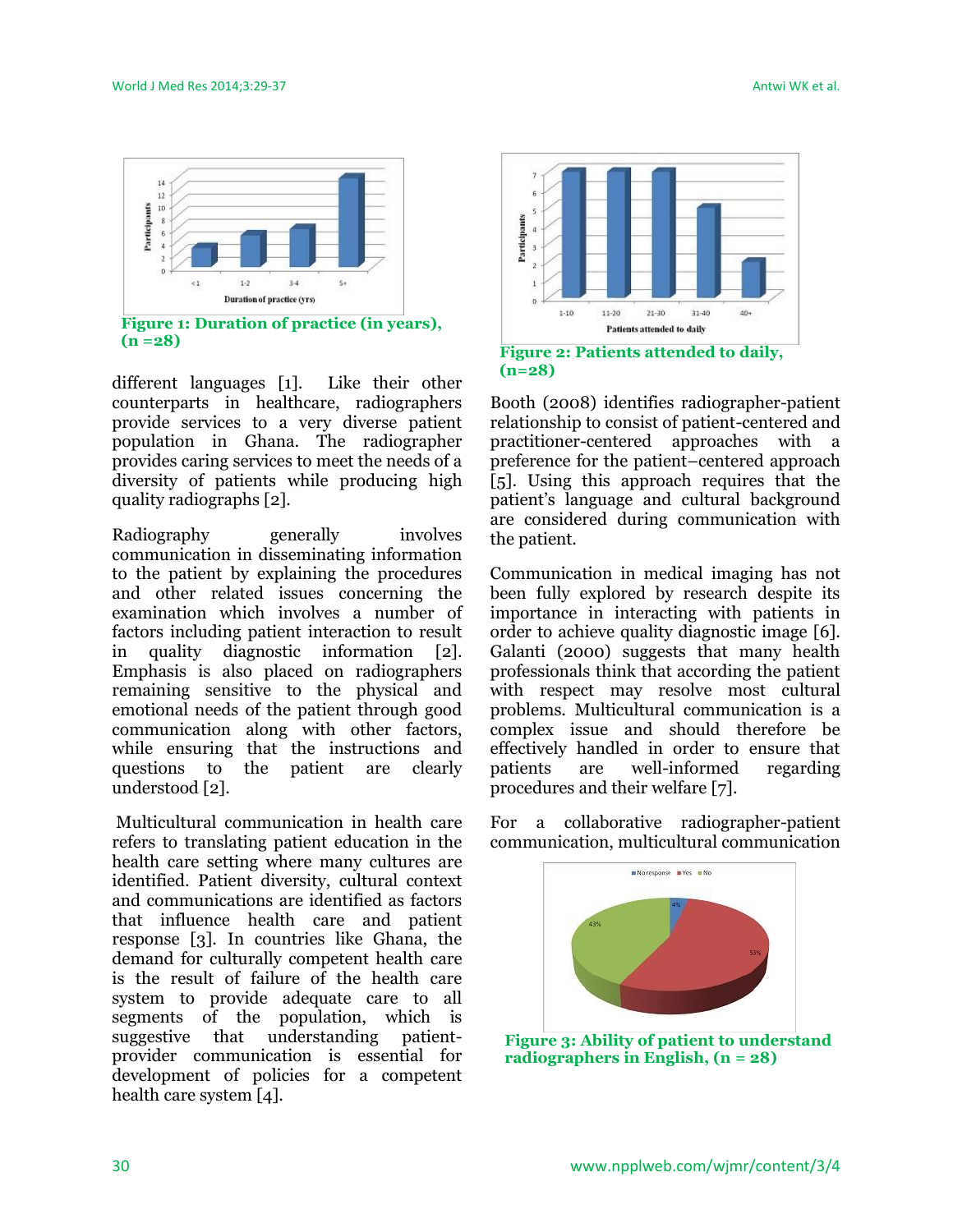

**compromised due to language barriers, (n =28)**

may be given priority and may enhance outcome of diagnostic imaging procedures [8] and may consequently increase patient's satisfaction.

The diversity of patients in the hospital setting creates a challenge of how to provide  $\checkmark$ quality care to patients who may speak different languages and come from different cultural backgrounds [9]. Moreover, Heistad (2007) recognized that good communication is the key to both patient interaction and provision of quality diagnoses. Hampers et al. (1999) argue that although research has proven that language barriers are undesirable, it is unclear the effect the language barrier might have on the practice of the radiographer [10].

A study by Scott (2007) has identified various means of tackling language barriers such as acquiring knowledge about the prevalent cultural vocabulary, cultural and linguistic training and the use of evidence-based practice to improve the quality of care [8]. However, due to limited research to explore communication in multicultural settings, there is inadequate information on guidelines to follow in order to tackle cultural challenges and their potential impact on healthcare services, especially in Ghana.

The study aims to assess effectiveness of multicultural communication and their impact on the outcome of radiological examinations.



**Figure 5: Explanation of exam before the procedure, (n=100).**

### **Objectives**

- To assess if communication barriers exist within the imaging unit of the study site
- $\checkmark$  To assess radiographers knowledge about challenges of communication as regards to language barriers.
- To identify skills, techniques and strategies adopted by radiographers to overcome language and cultural barriers.
- To determine if diagnostic information is compromised due to the radiographer's approach.

### **Methodology**

A quantitative research design with a descriptive approach was used due to the nature of the study. This allowed the researcher to consider the phenomenon of interest from different perspectives and to develop a more holistic approach to communication in a multicultural environment [11]. The study was carried out at the Radiology Department of the Korle-Bu Teaching Hospital and the Korle-Bu Polyclinic. All qualified diagnostic radiographers in the Unit of the Hospital were the target group. Out-patients undergoing both general and special examinations were also recruited for the study. In all, 34 qualified radiographers at the radiology units were involved and 100 patient participants between the ages of 18 and 60 who are mentally sound were selected for the study using convenience sampling method. Student and intern radiographers as well as out-patients below the age of 18 and above the age of 60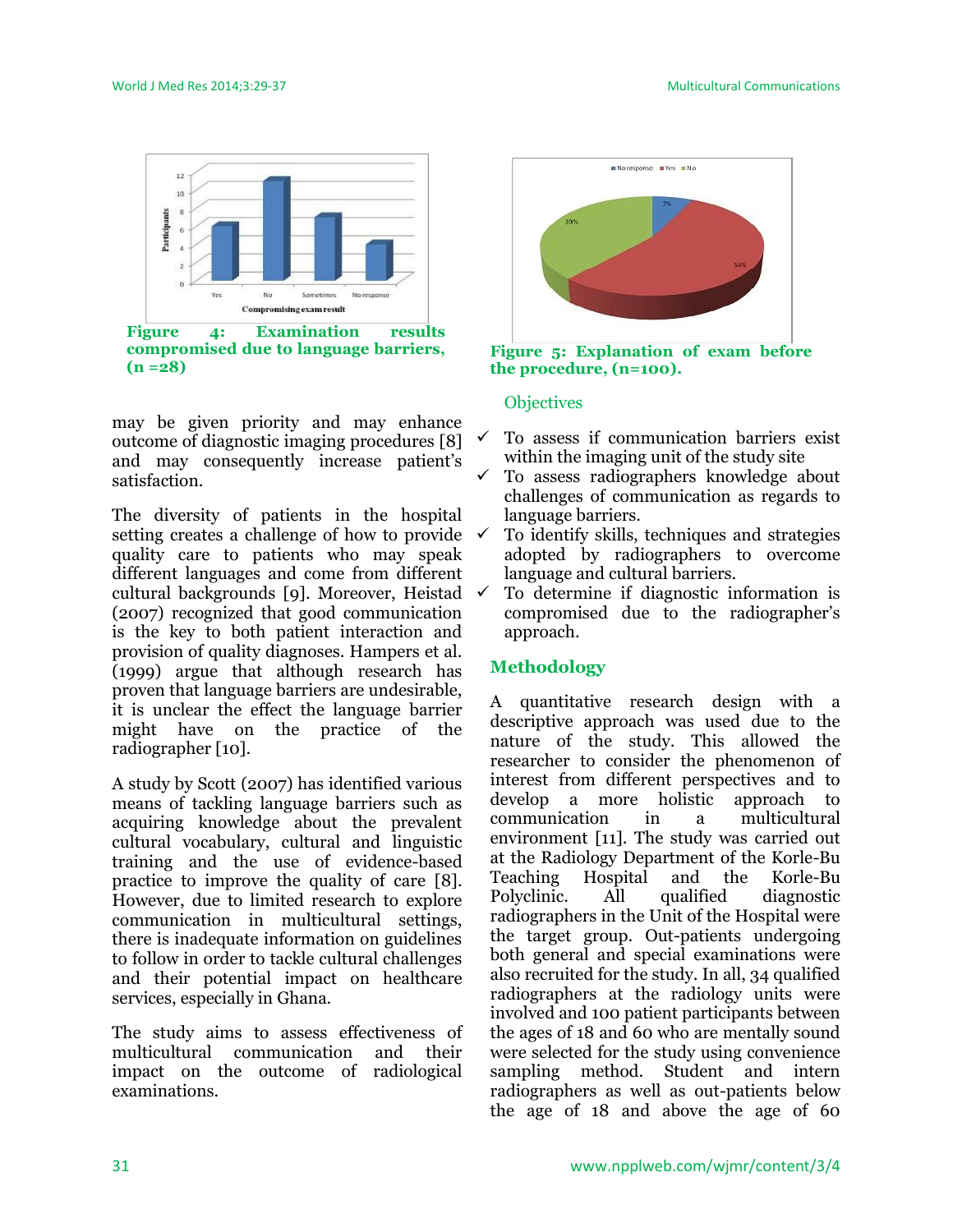

undergoing imaging examination were excluded from the study.

Both closed- and open-ended questionnaires were used with one designed for radiographers and the other for patients. The questionnaires for the radiographers were sub-divided into three sections; A, B and C. Section A sought to collect radiographer's demographic data, Section B assessed the working environment and section C assessed communication with patients and impact on the examination.

The questionnaire for patients however assessed patient's communication skills and that with the radiographers. For the qualitative section, interviews and observation were tools used for the data collection. Interview (made of semistructured questionnaires) and observation provided more insight to the study. The questionnaires were self-administered except for cases where the patients were illiterate in which case; they were administered by the researcher with the help of a relative. The data was collected over a period of four weeks.



**participants, (n=100).**

Data collected was analyzed using Statistical Package for Social Science (SPSS) software (version 16.0) and Microsoft Excel 2007. The results were presented in tables, graphs and charts. Approval was obtained from the Ethical Review and Protocol Committee of the School of Allied Health Sciences. Approval for the study was obtained from the research ethics committee of a higher education institution. The ethics approval was supported by written permission for the study to be conducted at the study site with the ethical standard of confidentiality being upheld. All study participants gave informed consent prior to the commencement of the study and each data collection activity.

#### **Results**

In all 32 radiographers were targeted but 28 responded to the study constituting a response rate of 87.5%. However, all 100 patients successfully participated in the study. Out of the 28 radiographers, 20 were males and 8 were females with majority (58%) between the ages of 21-30 years. For the patients , 30% were 50+ years , 18% were between 41-50 years, 24% were between 31- 40 years, 18% were between 20-30 years and the rest <20years. 60% were females where as 40% were males.

The results show that 46% of the radiographers were Akan with the least of them (4%) from the Krobo/Guan tribes. For the patients, 37% were Akans, followed by Ga/Damgbe (28%). Half of the radiographers (50%) have been working for more than five years, with only 5% in their first year of practice. Majority of the participants (50%) had been in the practice for five years and above (Figure 1). Majority (75%) of the radiographers said they attended up to 30 patients daily (Figure 2). Majority of the radiographers (43%) stated they spend approximately 5-10 minutes on each patient, whereas 22% indicated 11-20 minutes and Table 1 shows that, patient's co-operation and condition mostly influenced the time spent with a patient.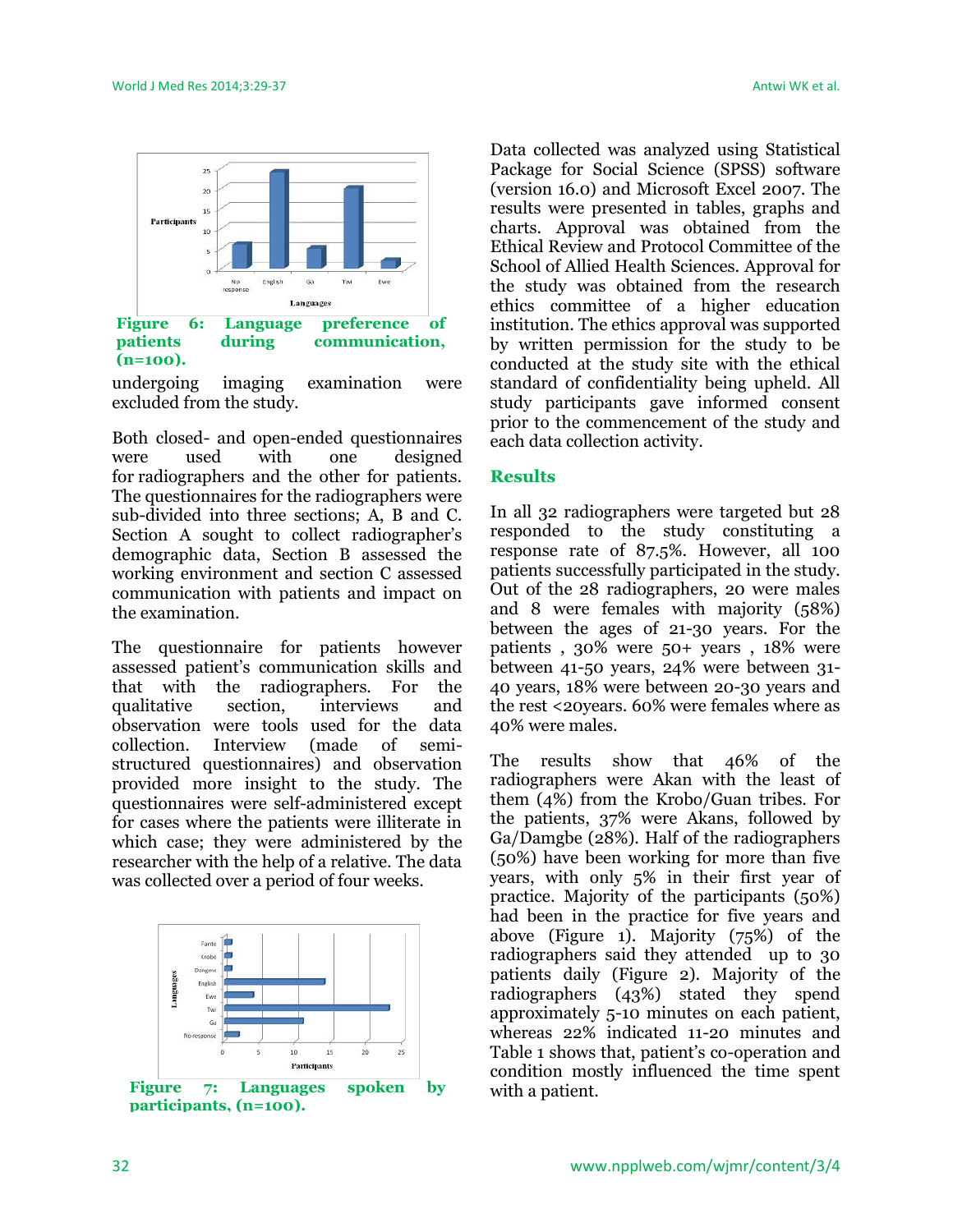

From the study, 39% of the radiographers could speak three or more languages apart from English, however, 53% of the patients indicated their level understanding when communicated to in English by the radiographers (Figure 3). 79% indicated that they encountered barriers and challenges in communicating and resorted to other means such as sign languages, interpreter, hand gestures etc (Table 2). However, 75% of the radiographers encountered difficulties with patients due to language barriers resulting in some compromising results in Figure 4.

The results shows that 54% of the patients had prior information of the procedure (Figure 5), where as 70% of the patients were visiting the radiology department for an examination for the first time. Figure 6, illustrated languages used in the procedure and English were dominant, followed by Twi but majority of patients preferred Twi for their communication (Figure 7). 63% of patients did not ak questions or explanations during examination, and 63% of the patients also indicated that radiographers were not



**Figure 9: Patient's view about the radiographer, (n** *=***100)**



**Figure 10: Rating communication with the radiographer, (n=100).**

approachable (Figure 8). When asked about their view on the radiographers, 24% stated that they were professional whiles 20% said they were friendly (Figure 9). Majority of the patients (28%) rated communication with the radiographer as good and almost 50% rated the quality of service at the X-ray department as good (Figure 10).

### **Discussion**

Majority of radiographers (46%) were from the Akan speaking tribe with the minority from the Krobo and Guan tribes. This is a reflection of the distribution of tribes in Ghana which has the majority of the population coming from the Akan speaking tribe. The same pattern was recorded for patients. As demonstrated,  $46\%$  ( $n = 13/28$ ) of the radiographers worked up to 6 hours daily where as a good number of them (43%) indicated working 8 hours a day. This is an indication of the long working hours of radiographers, although most participants 50% (*n* =14/28) considered their working environment to be conducive. This may be indicative that most radiographers had developed coping mechanisms to effectively manage their working environment and the resources available to them.

A good number of staff participants (75%) indicated attending to up to 30 patients. Furthermore, Figure 2, demonstrated that most respondents 43% (*n* =12/28) spent approximately 5-10 minutes on each patient. The large number of these patients that were attended to daily by radiographers may account for the limited time spent on each patient which is a major challenge in the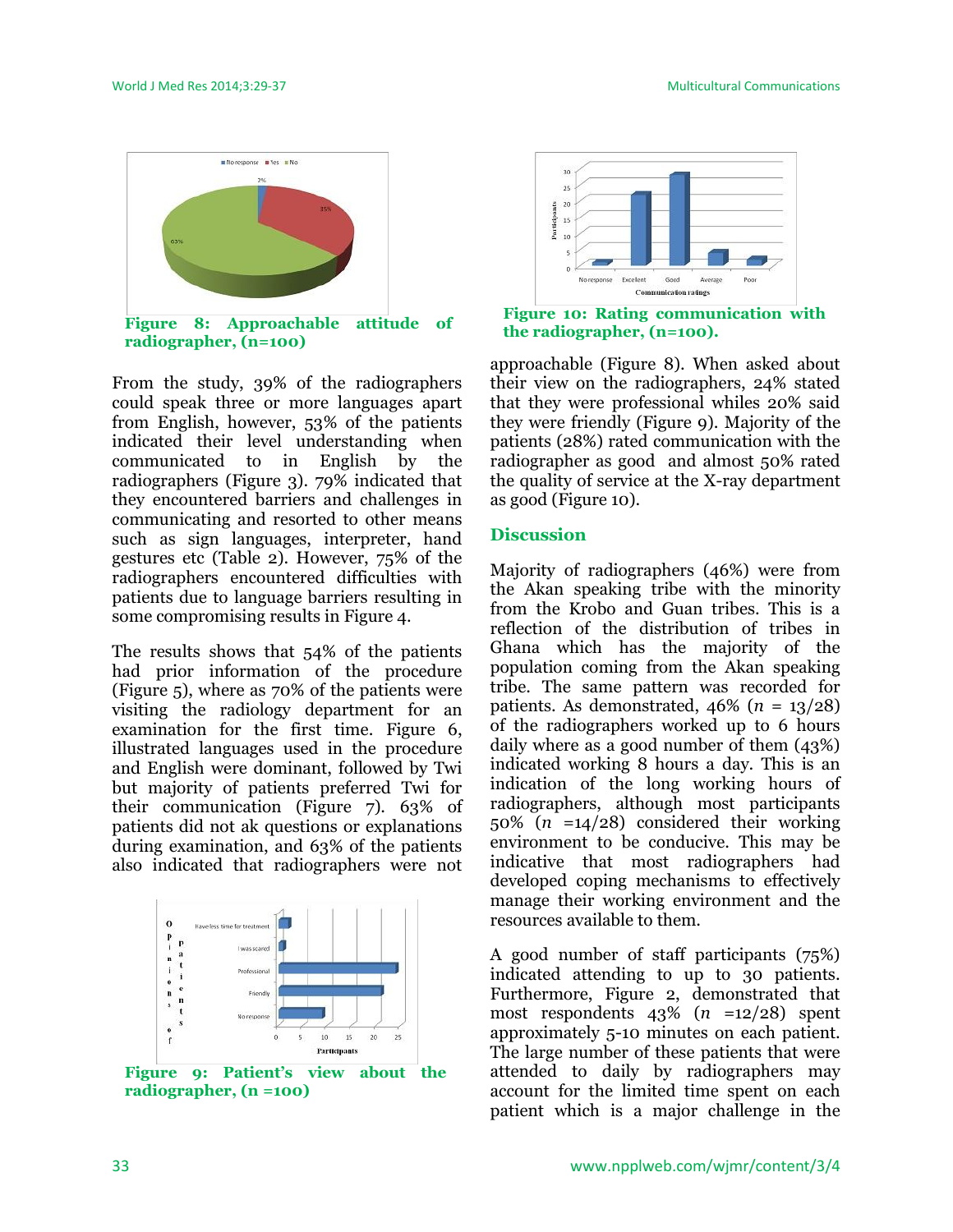radiographers

communicated with

Research has emphasized that for a more patientcentered approach, communication should be skewed towards the patient's needs and preferences [15]. From the results, 53% of patients understood when

|                                                 | Participants | Percent |
|-------------------------------------------------|--------------|---------|
| Equipment condition                             | 6            | 12      |
| Medical examination involved                    | 10           | 20      |
| Patient's co-operation & condition              | 13           | 28      |
| Availability of materials                       | 4            | 8       |
| Preventing unnecessary x-ray exposure           | З            | 6       |
| Procedure's explanation with good communication | 8            | 16      |
| Patient positioning                             | 2            | 4       |
| Evaluation/Planning                             | 3            | 6       |
|                                                 |              | 100     |

Table 1: Factors influencing time spent per patient, (n =28)

Radiology Department [12]. Research has emphasized that for communication to be effective, the patient should feel that enough time is available for speaking and listening which would increase their overall satisfaction with the service [13].

From Table 1, other factors influencing time spent with patients were outlined with the most being patient's co-operation and condition (28%) as well as procedure's used in the explanation with good communication (16%). This indicates that lack of good communication compromises the quality of healthcare delivery and the entire diagnostic process as already suggested by Schyve  $(2007)$  [14].

### *Communication and Its Impact on Examination*

Thirty nine percent of the radiographers at the time of the study spoke three or more languages other than English. Furthermore, the distribution of the languages spoken by radiographers apart from English range from Twi, Ga and and Ewe. This reveals that most of the radiographers speak the major languages in Ghana namely Ga, Twi and Ewe while other Ghanaian languages such as Krobo, Adangme and international languages like French and Spanish are in the minority. This appears to be contrary to the need for radiographers to have minimum proficiency in a variety of languages and behaviours of patients to offer competent care [8].

them in English which was in line with a large percentage of the patient population. Seventy nine percent of the participants agreed that they encountered language barriers and this may be due to the changing demographics of the population due to rural-urban migration and the influx of other nationals into the country. These language barriers were encountered several times within 3the week by almost 32% of participants.

The results from Table 2 outline other means of communication employed by radiographers when they encounter language barriers. It has been identified that communication is both verbal and non-verbal and is mainly through body language and tone of voice with less emphasis on the actual word content [16]. Hence other methods like touch, hand gestures and interpreters employed by the radiographers were expected. Surprisingly, very few radiographers resorted to using interpreters though it has been recommended [8]. Other skills, verbal and non-verbal communication styles have also been outlined by Canado and Garcia (2007) to enable radiographers to provide more competent care [17]. However, some of these skills and styles did not reflect in the results due to a different cultural environment or lack of knowledge about them.

The staff participants agreed that they encountered language difficulties because of language barriers. Accordingly, language barriers have been identified as a source of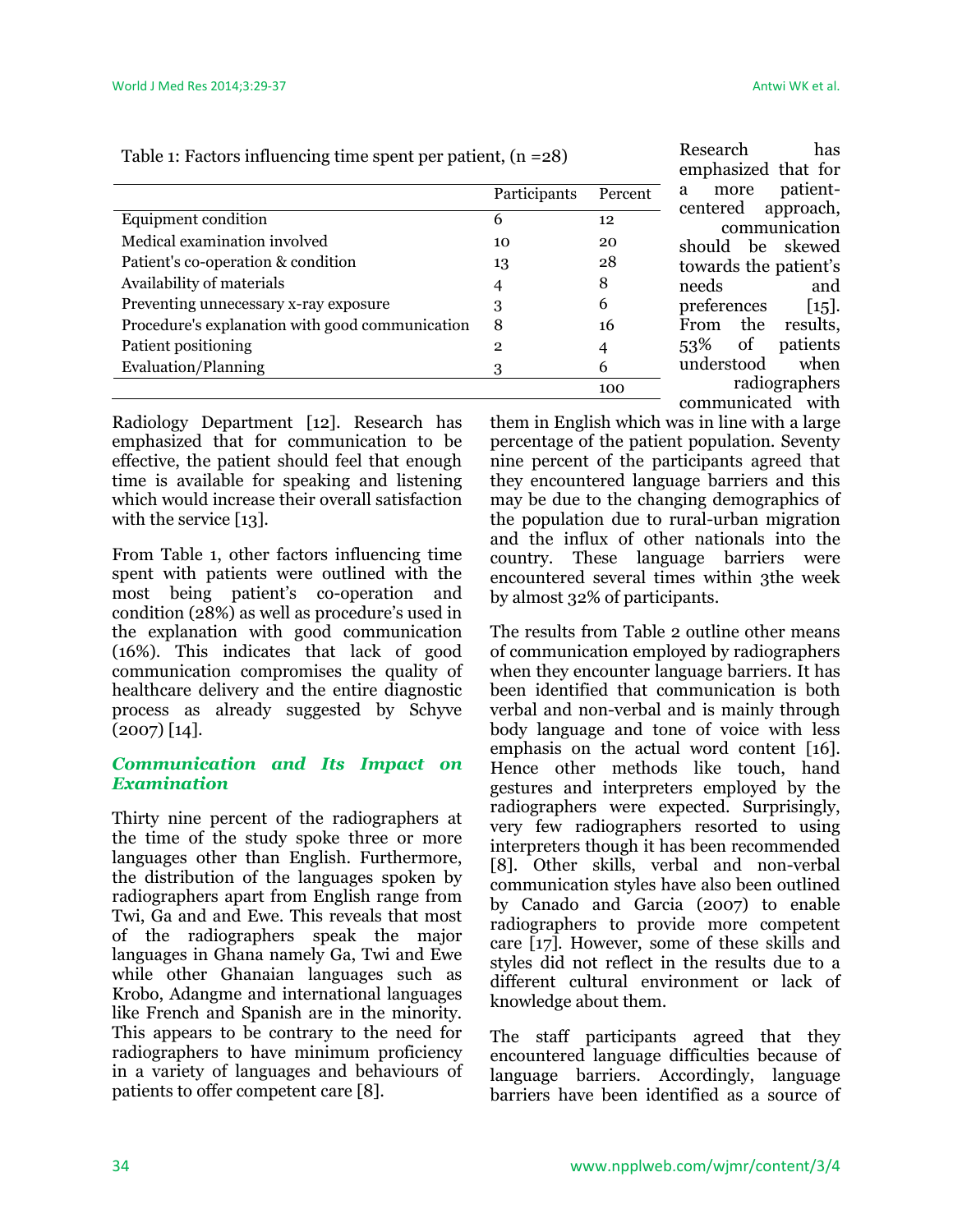| Means of communication         | Frequency | Percent |
|--------------------------------|-----------|---------|
| Sign language                  | 15        | 54      |
| Hand gesture                   |           | 14      |
| Call for interpreter           |           |         |
| Hand gesture and sign language | 2         |         |
| Sign language and Touch        |           |         |
| Sign language and call for an  |           |         |
| interpreter                    |           |         |
| No response                    |           | 14      |
| Total                          | 28        |         |

# Table 2: Other means of communication in case of language barriers,  $(n = 28)$

workplace stress for health care professionals [18]. However, it is important that radiographers communicate effectively with the patients as they are responsible for taking patient histories and providing instructions for pre and post procedural care to ensure patient safety at all times and achieve the desired diagnostic information [8].

Further, 30% of the respondents agreed that the results of the examination were not compromised due to language barriers. Additionally, some respondents retorted positively and indicated that language barriers could cause errors in the diagnostic process as mentioned by [19]. However, it is discriminatory for patients not to receive the same quality of care simply on the basis of language or ethnicity [8]. Radiographers may have to consider acquiring the ability to work effectively with patients from different cultures to eliminate this bias.

# *Patient's Communication Skills*

Most patients (70%) were first time visitors of the Radiology Department and additionally, 54% agreed that they had prior explanation of the procedure. This was a positive trend that was seen in the study and should be continued, though few of patients (18%) indicated that explanations were given by radiographers. The reason may be that most patients at the time of study were not familiar with the various categories of health professionals in the hospitals or radiology department. Subsequently, it could lead to situations where patients may not know who to direct their questions to and could cause the patient to lack adequate information about the procedures.

It was later indicated that 77% of the patients were fluent in English which was notably higher than the earlier observation recorded by 53% of radiographers. It could be

inferred from this observation that the patients may be unfamiliar with some terminology used by the radiographers hence, creating ambiguity when instructions are given.

Results from Table 2 demonstrated that majority of the patients spoke a combination of Ga, Twi and Ewe. Consequently, 23% which represents the majority of patients preferred Twi when communicating. Contrary to this, 24% responded that explanations about the procedure were given in English. This indication results in the need for radiographers to acquire and utilize basic vocabulary in local languages when communicating with patients [8] and be able to accurately predict when to do this.

## *Patient's Opinion of Radiographers Communication Skills*

Justifiably, 63% of patients asked questions and explanations of information they did not understand during the procedure, the same percentage of patients indicated that the radiographers did not have an approachable attitude. Contrary to this observation, it is required that radiographers demonstrate approachable attitude so patients could ask for explanation for information they do not understand for communication to be effective (Wilson, *et al*., 2009). Canado and Garcia (2007) have outlined skills to achieve this in their paper so that the radiographer may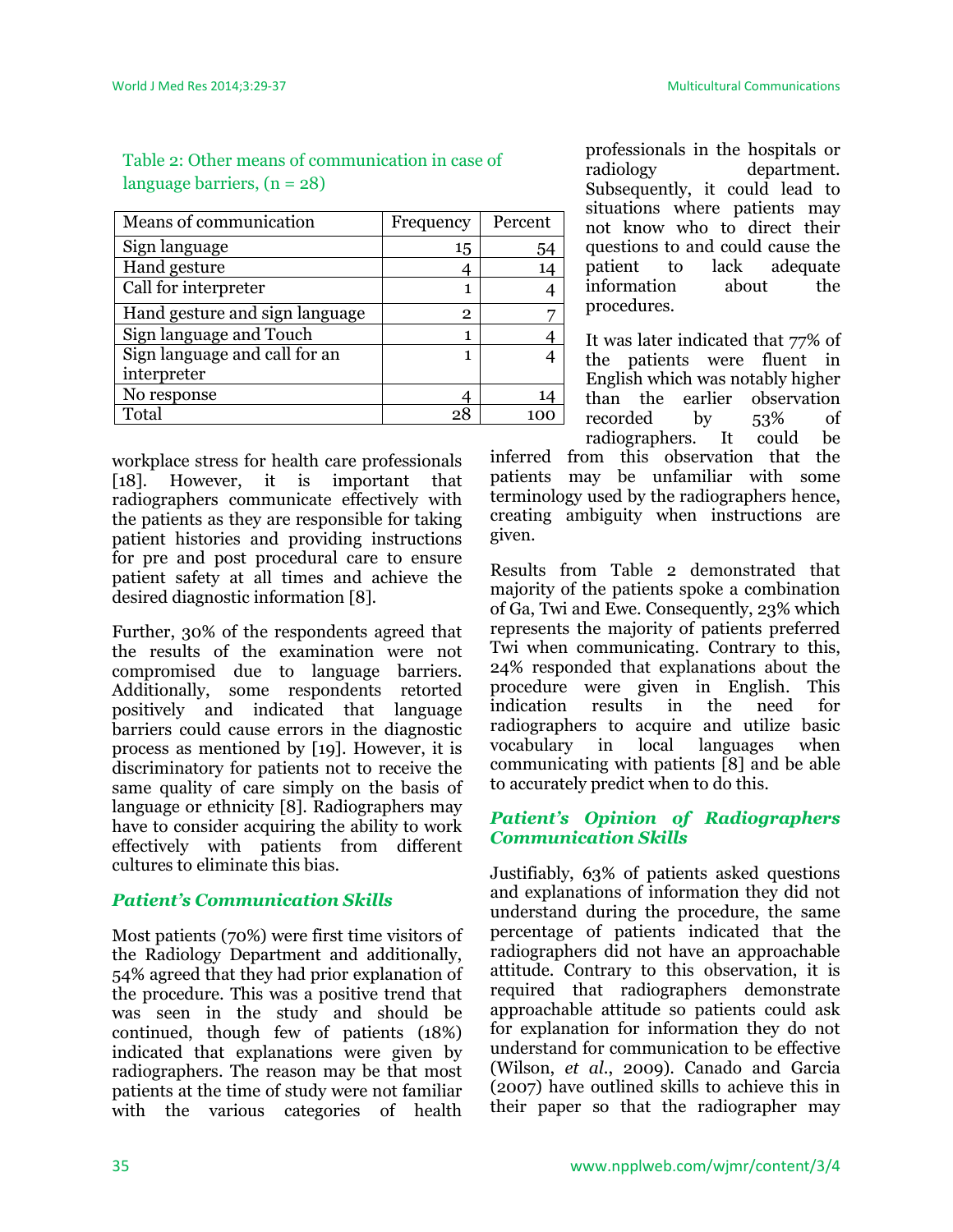appear less unapproachable and effective communication could be realized.

The opinions of patients about the radiographer showed a positive trend and overall, more than 55% of participants rated communication with the radiographer as excellent and good (Figure 10) and over 50% also rated the quality of service in the radiology department as excellent and good. This suggested that more than half of the clients seen showed an overall satisfaction with service in the department. It also appears to run concurrently with the study by [20] that good communication contributes to patient's perception of high quality care and patients' satisfaction.

### **Conclusion**

The results of the study indicated that majority of radiographers in Ghana have good communication skills and are able to adapt to different situations by trying different approaches till the desired outcome is achieved. Generally, the study showed effective multicultural communication though further research needs to be done to identify existing communication skills, implement skills and guidelines that are absent.

### **Conflict of Interests**

The authors declare that there is no conflict of interest

### **Authors' Contribution**

LQ and KAK, carried out the literature and prepared the draft manuscript,

KAK, and WKA carried out the experiment and VV interpreted the results,

LQ and WKA designed the study and performed the analyses

KAK and WKA conceived the study and participated in the study design and

KAK edited the final manuscript

All authors read the script carefully and approved the final manuscript for submission

### **Funding**

None

### **Ethical Considerations**

The study was approved by the institute ethics committee.

### **Acknowledgement**

None

#### **References**

- 1. Klein GO, Kajbjer K. eHealth tools for patients and professionals in a multicultural world. Stud Health Technol Inform. 2009;150:297-301 [\[Pubmed\]](http://www.ncbi.nlm.nih.gov/pubmed/?term=19745317).
- 2. Adams HO. Effectiveness of communication between radiographers and patients and its impact on practice. University of Ghana 2009, Legon.
- 3. Jan CS, Nardi DA. Asian Radiology Nursing with the Population. *Radiology Nursing Journal,*  2005; 24: 79-84.
- 4. DeVoe JE, Wallace LS, Fryer GE Jr. Measuring patients' perceptions of communication with healthcare providers: do differences in demographic and socioeconomic characteristics matter? Health Expect. 2009 Mar;12(1):70-80. doi: 10.1111/j.1369-7625.2008.00516.x. [\[Pubmed\]](http://www.ncbi.nlm.nih.gov/pubmed/?term=19250153).
- 5. Booth LA. The Radiographer-Patient Relationship: Enhancing understanding using a transactional analysis approach. *Radiography* 2008; 14: 323-331.
- 6. Booth LA, Manning DJ. Observations of radiographer communication: An exploratory study using transactional analysis, *Radiography,* 2003; 12(4): 276-282.
- 7. Galanti GA. An introduction to cultural differences. *Western Journal of Medicine,* 2000;  $172 (5): 335 - 336$ . [\[Pubmed\]](http://www.ncbi.nlm.nih.gov/pubmed/?term=10832428)
- 8. Scott A. (). Improving Communication for Better Patient Care. *Radiol Technol. 2007 Jan-Feb;78(3):205-18; quiz 219-21.*.[\[Pubmed\]](http://www.ncbi.nlm.nih.gov/pubmed/?term=17242441)
- 9. Heistad K. Tackling Cross-Cultural Communication Challenges in Health Care. [http://www.culturecoach.biz/Resources/Tacklin](http://www.culturecoach.biz/Resources/Tackling%20Cross%20Cultural%20in%20.pdf)